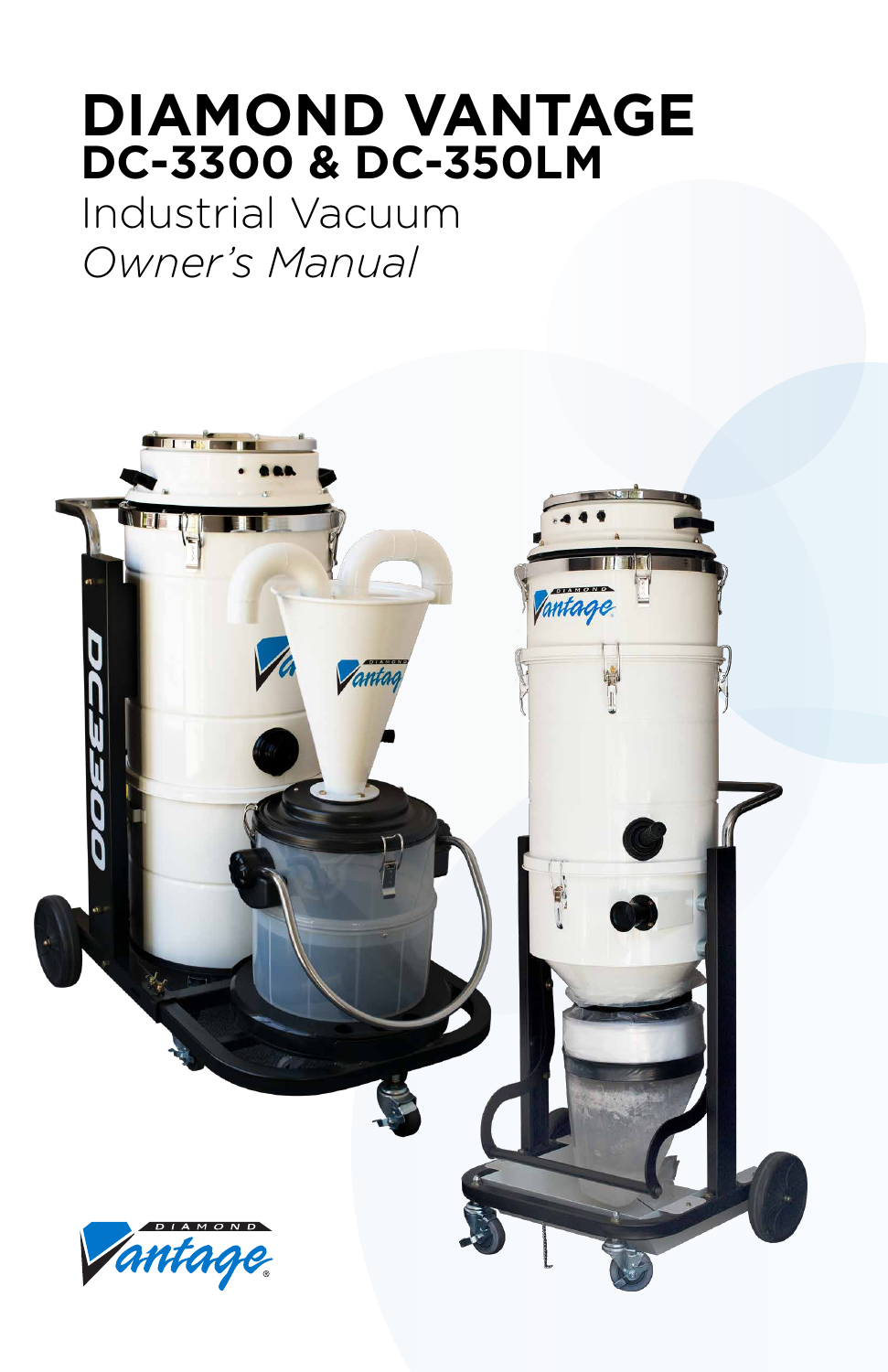# TABLE OF CONTENTS

| <b>Warranty Information</b><br><b>Warranty Card</b> |   |
|-----------------------------------------------------|---|
|                                                     |   |
| <b>Warranty Information</b>                         |   |
| <b>Health and Safety</b>                            |   |
| <b>Recommendations</b>                              |   |
| <b>Explosive Dust</b>                               | 5 |
| <b>Implement Measures to Handle</b>                 |   |
| <b>Respirable Dust</b>                              |   |
| The Filteration System                              |   |
| <b>Replacement Part Numbers</b>                     |   |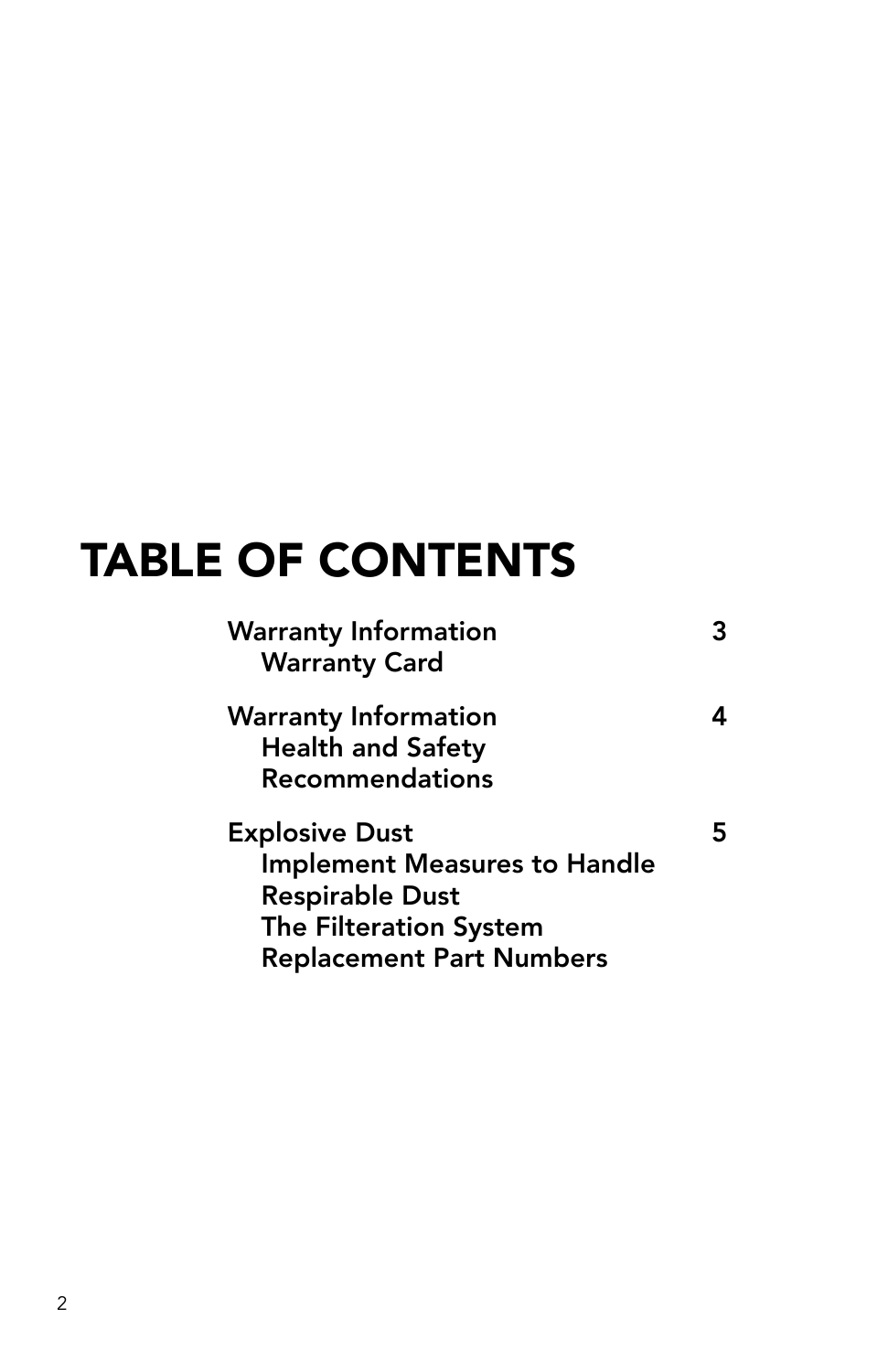### WARRANTY INFORMATION

#### WARRANTY CARD

A warranty card must be submitted to Diamond Vantage within 30 days of purchase in order for the foregoing warranty to apply. You can either post mail a hard copy of this information page or submit electronically to

info@diamondvantage.com. See next page for more details on Diamond Vantage warranty and return policies.

| <b>Machine Information</b>                                                                                     |  |
|----------------------------------------------------------------------------------------------------------------|--|
|                                                                                                                |  |
|                                                                                                                |  |
| Purchase Date                                                                                                  |  |
| <b>Customer Information</b>                                                                                    |  |
| Customer Name <b>Example 2018</b>                                                                              |  |
| Business Name                                                                                                  |  |
| <b>Street Address</b><br>the product of the control of the control of the control of the control of            |  |
|                                                                                                                |  |
| City <b>City City City City City City</b>                                                                      |  |
| State and the state of the state of the state of the state of the state of the state of the state of the state |  |
|                                                                                                                |  |
|                                                                                                                |  |
|                                                                                                                |  |
|                                                                                                                |  |
|                                                                                                                |  |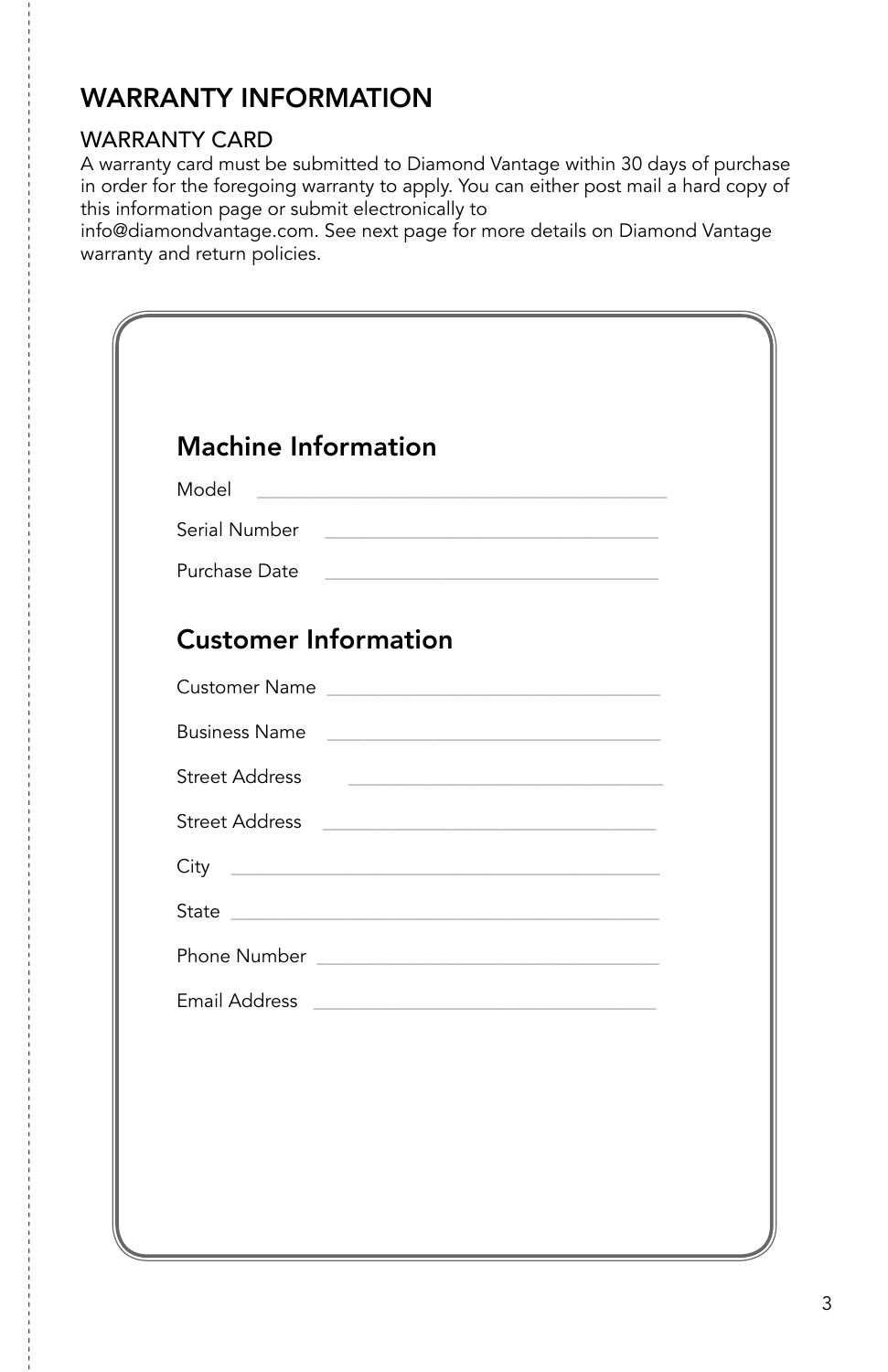#### WARRANTY INFORMATION

Diamond Vantage warrants this equipment to operate within the limits of our specification when properly operated, and properly maintained.

| Vacuum Frame and body: 3 Years |                                                                         |
|--------------------------------|-------------------------------------------------------------------------|
| Vacuum motors: 6 months        | Limited to premature failure due to<br>Poor workmanship by manufacture. |
| Filters:                       | 1 Year<br>Limited to premature failure due to<br>Poor workmanship       |

Any part proven to be defective in material and workmanship shall be replaced without charge F.O.B. to your job site.

This warranty excludes normal wear and tear of parts or equipment, and especially excludes Degradation from normal abrasion of corrosion.

Please note: the vacuum motors require unrestricted air flow. Running the vacuums "deadheaded" for more than a few minutes will overheat the motors and void the warranty.

This warranty shall be void if the equipment has been altered or if any attempt to repair this equipment has been made by persons, institutions or firms not authorized by Diamond Vantage to make repairs.

Diamond Vantage will not be responsible for any costs of LABOR to remove or re-install equipment, TOOLS, MATERIALS, INSURANCE, OVERHEAD or any INCIDENTAL, SPECIAL, CONSEQUENTIAL or other expenses which may be incurred by the purchaser in the execution of this warranty.

Diamond Vantage will NOT assume any responsibility under terms of this warranty in parts or equipment which have not been paid for in full, or where an account is outstanding for 60 days or more.

#### HEALTH AND SAFETY RECOMMENDATIONS

PLEASE READ THIS SECTION CAREFULLY BEFORE OPERATING OR SERVICING THIS EQUIPMENT.

This section outlines some of the health and safety issues that must be acknowledged when operating or servicing your DIAMOND VANTAGE industrial vacuum cleaning system. It is important that operators are made aware of the responsibility incumbent on them to take all necessary precautions to ensure their health and safety, and that job authorities implement the procedures necessary toward this end. We strongly advise that you, the customer, add to, and tailor, these safety recommendations to suit your own particular working and operating environment.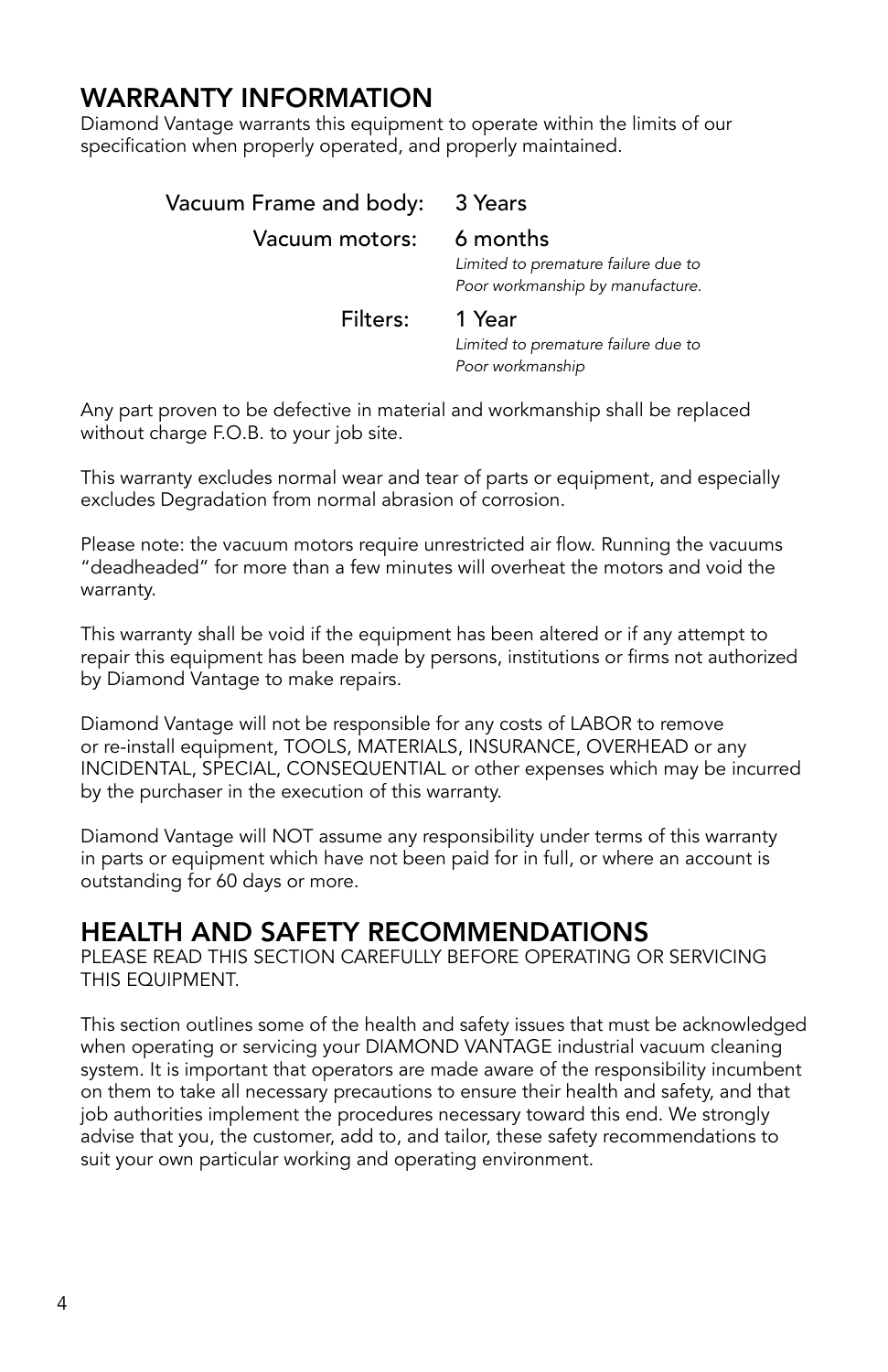### EXPLOSIVE DUST

The operators of this equipment must always be aware of the physical and chemical properties of the dust particles being collected. A surprising number of dusts are flammable or prone to explosion when mixed with air as we find with a filter receiver application.

Materials or processes presenting such hazards MUST be identified by the customer.

The customer must also be alert to any changes in the dust material or process. If a new process is introduced after the installation of the vacuum system which changes the composition, quantity, or most especially the chemical type of material being introduced into the vacuum system, this may greatly increase the chance of explosion and fire.

If your process is to be changed, or if you have any concerns, we suggest you contact us to see how we can assist you to ensure that the operation of your DIAMOND VANTAGE industrial vacuum cleaning system is as safe as possible.

#### IMPLEMENT MEASURES TO HANDLE RESPIRABLE DUST

Operators must be fitted with appropriate respirators and must wear protective clothing if handling dust that may be irritating or even toxic.

Use CAUTION When Using the Hoses.

Diamond Vantage vacuum systems use blowers that develop very high vacuum conditions which can be dangerous if caution is not observed.

DO NOT PUT THE END OF THE HOSE AGAINST YOUR SKIN OR CLOTHES OR THOSE OF OTHERS!

Remove the hose from the inlet valve to dislodge materials that plug the end of tools.

#### THE FILTRATION SYSTEM

The DC-3300/ DC-350LM is designed to handle super-fine powders, so the filtration sub-system is its "heart" and must be maintained properly. The unit is equipped with an inverted bag type filter which collect the fine dust particles on the filter's outside surfaces during operation.

Before operating, remove top motor housing and check to ensure the filter is firmly secured to the filter bag rack (FIG. 1). The top of the filter is attached to the shaker rack using 5/8" nut at the bottom of the filter housing.

The filter bag should be shaken at least daily, preferably after each use. To shake bag, simply shut off the vacuum and shake the filter assembly arm swiftly up and down (FIG 2). This rapid movement will dislodge particles on the outside of the elongated bag surfaces and drop them into the dust can or bag.

NOTE: The unit must be OFF in order to shake the filters.







*FIGURE 1 FIGURE 2 This is a grounding strip for static electricity.*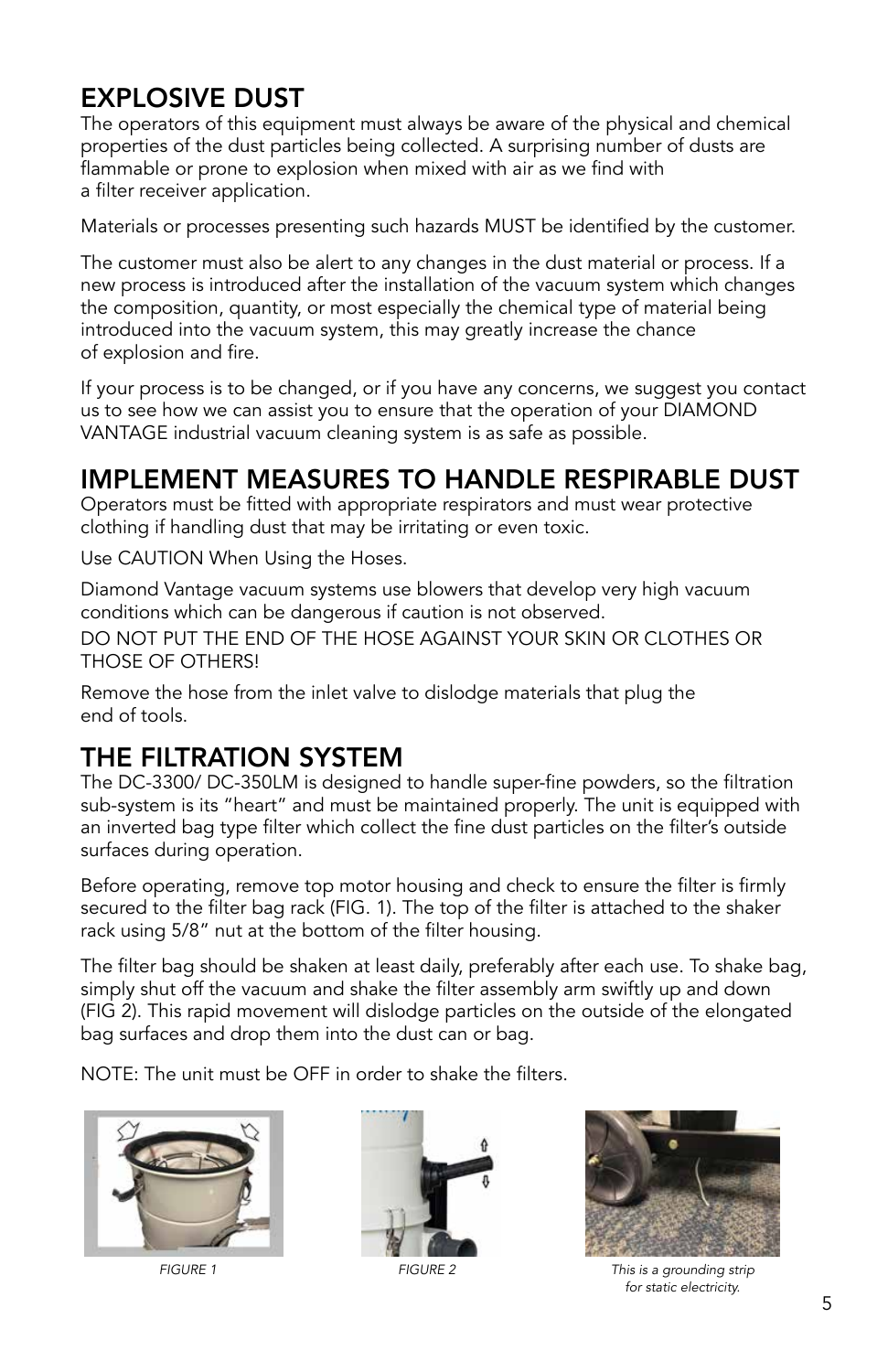#### VACUUM SPECIFICATIONS

CFM: 330 – w/3 motors, 220 – w/2 motors, and 110 – w/1 motor. Power: 1350W per motor = 4050W total<br>
H2O lift: 127.25" H<sub>2O</sub> lift:

### REPLACEMENT PART NUMBERS:

| Main Filter:  | Part# MCPART.VACUUMFILTER |
|---------------|---------------------------|
| Hepa Filter:  | Part# MCPART.FLTR3300HEPA |
| Vacuum Motor: | Part# MCPART.110VMOTOR    |
| Side Latches: | Part# EQP-EH-DC3300LATCH  |
| Hose Kit:     | Part# MCPART.VACHOSEACC   |
|               |                           |

| Problem<br>Motor does not start | Cause<br>No Power<br>Cable defective<br>Switch defective                | <b>Procedure</b><br>Connect the machine<br>Change<br>Change |
|---------------------------------|-------------------------------------------------------------------------|-------------------------------------------------------------|
| Motor stops immediately         | power surge                                                             | Unplug wait 10 seconds<br>and plug back in.                 |
| Motor runs but there is         | Hoses not<br>connected<br>Hose blocked                                  | Connect hoses                                               |
| no suction                      |                                                                         | Clean hose                                                  |
| Motor runs but suction is poor  | Hole in the hose<br>Filter blocked<br>Top cover loose<br>Seal defective | Change hose<br>Change filter<br>Adjust<br>Change seal       |
| Dust blows from motor           | Filter loose or<br>defective                                            | Adjust or change                                            |
| Abnormal noise                  |                                                                         | Order service                                               |